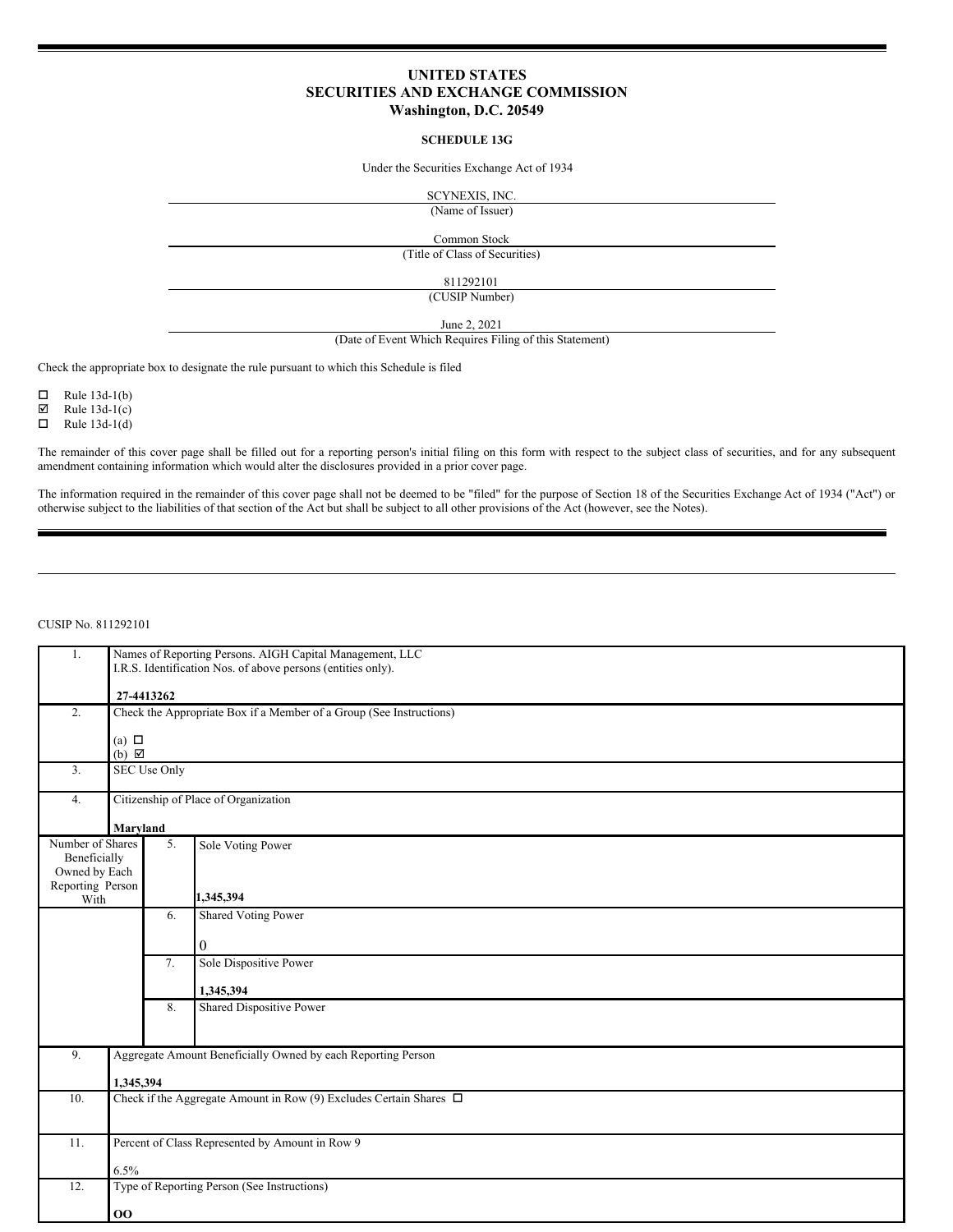CUSIP No. 811292101

| 1.                            | Names of Reporting Persons. Orin Hirschman<br>I.R.S. Identification Nos. of above persons (entities only). |                      |                            |  |  |  |  |
|-------------------------------|------------------------------------------------------------------------------------------------------------|----------------------|----------------------------|--|--|--|--|
| 2.                            | Check the Appropriate Box if a Member of a Group (See Instructions)                                        |                      |                            |  |  |  |  |
|                               | (a) $\Box$                                                                                                 |                      |                            |  |  |  |  |
|                               | $(b)$ $\boxtimes$                                                                                          |                      |                            |  |  |  |  |
| 3.                            | <b>SEC Use Only</b>                                                                                        |                      |                            |  |  |  |  |
| 4.                            | Citizenship of Place of Organization                                                                       |                      |                            |  |  |  |  |
|                               |                                                                                                            | <b>United States</b> |                            |  |  |  |  |
| Number of Shares              |                                                                                                            | 5.                   | Sole Voting Power          |  |  |  |  |
| Beneficially<br>Owned by Each |                                                                                                            |                      | 1,345,394                  |  |  |  |  |
| Reporting Person              |                                                                                                            |                      |                            |  |  |  |  |
| With                          |                                                                                                            | 6.                   | <b>Shared Voting Power</b> |  |  |  |  |
|                               |                                                                                                            |                      |                            |  |  |  |  |
|                               |                                                                                                            |                      |                            |  |  |  |  |
|                               |                                                                                                            | 7.                   | Sole Dispositive Power     |  |  |  |  |
|                               |                                                                                                            |                      | 1,345,394                  |  |  |  |  |
|                               |                                                                                                            | 8.                   | Shared Dispositive Power   |  |  |  |  |
|                               |                                                                                                            |                      |                            |  |  |  |  |
| 9.                            | Aggregate Amount Beneficially Owned by each Reporting Person                                               |                      |                            |  |  |  |  |
|                               | 1,345,394                                                                                                  |                      |                            |  |  |  |  |
| 10.                           | Check if the Aggregate Amount in Row (9) Excludes Certain Shares $\Box$                                    |                      |                            |  |  |  |  |
|                               |                                                                                                            |                      |                            |  |  |  |  |
| 11.                           | Percent of Class Represented by Amount in Row 9                                                            |                      |                            |  |  |  |  |
|                               | 6.5%                                                                                                       |                      |                            |  |  |  |  |
| 12.                           | Type of Reporting Person (See Instructions)                                                                |                      |                            |  |  |  |  |
|                               | IN                                                                                                         |                      |                            |  |  |  |  |
|                               |                                                                                                            |                      |                            |  |  |  |  |

## **ITEM 1:**

## **(a) Name of Issuer:**

SCYNEXIS, INC.

## **(b) Address of Issuer's Principal Executive Offices:**

1 Evertrust Plaza, 13<sup>th</sup> Floor Jersey City NJ 07302

# **ITEM 2:**

## **(a) Name of Person Filing:**

This Schedule 13G is being jointly filed by each of the following persons pursuant to Rule 13d-1 promulgated by the Securities and Exchange Commission pursuant to Section 13 of the Securities Exchange Act of 1934, as amended (the "Act"):

> (i) AIGH Capital Management, LLC, a Maryland limited liability company ("AIGH LP"), as an Advisor or Sub-Advisor with respect to shares of Common Stock (as defined in Item 2(d) below) held by AIGH Investment Partners, L.P. and WVP Emerging Manger Onshore Fund, LLC;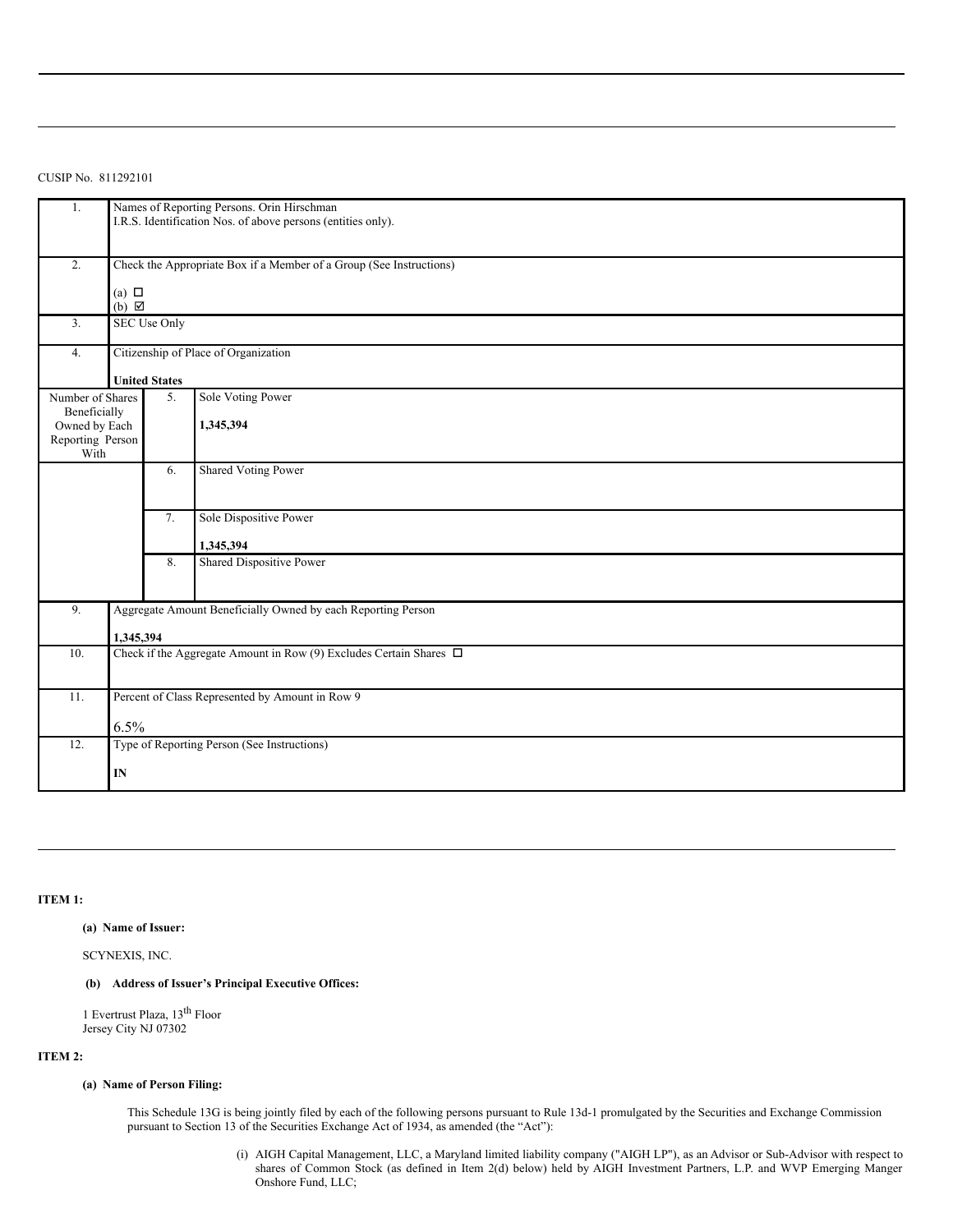- (ii) AIGH Investment Partners, L.L.C., a Delaware limited liability company ("AIGH LLC"), with respect to shares of Common Stock (as defined in Item 2(d) below) directly held by it;
- (iii) Mr. Orin Hirschman ("Mr. Hirschman"), who is the Managing Member of AIGH Capital Management, LLC and president of AIGH LLC, with respect to shares of Common Stock indirectly held by AIGH LP, directly by AIGH LLC and Mr. Hirschman and his family directly.

AIGH Capital Management LLC., AIGH Investment Partners LLC, and Mr. Hirschman are hereinafter sometimes collectively referred to as the "Reporting Persons." Any disclosures herein with respect to persons other than the Reporting Persons are made on information and belief after making inquiry to the appropriate party.

#### **(b) Address of Principal Business Office or, if None, Residence:**

The principal office and business address of AIGH Investment Partners, L.P., AIGH Investment Partners LLC, and Mr. Hirschman is:

6006 Berkeley Avenue Baltimore MD 21209

#### **(c) Citizenship:**

See Item 2(a) above and Item 4 of each cover page.

#### **(d) Title of Class of Securities:**

Common Stock

#### **(e) CUSIP Number:**

811292101

## ITEM 3: IF THIS STATEMENT IS FILED PURSUANT TO §§240.13D-1(B) OR 240.13D-2(B) OR (C), CHECK WHETHER THE PERSON FILING IS A:

| (a) | $\Box$ | Broker or dealer registered under section 15 of the Act (15 U.S.C. 780);                                                                                         |
|-----|--------|------------------------------------------------------------------------------------------------------------------------------------------------------------------|
| (b) | П      | Bank as defined in section $3(a)(6)$ of the Act (15 U.S.C. 78c);                                                                                                 |
| (c) | П      | Insurance company as defined in section $3(a)(19)$ of the Act (15 U.S.C. 78c);                                                                                   |
| (d) | $\Box$ | Investment company registered under section 8 of the Investment Company Act of 1940 (15 U.S.C 80a-8);                                                            |
| (e) | $\Box$ | An investment adviser in accordance with $\S 240.13d-1(b)(1)(ii)(E)$ ;                                                                                           |
| (f) | $\Box$ | An employee benefit plan or endowment fund in accordance with $\S 240.13d-1(b)(1)(ii)(F)$ ;                                                                      |
| (g) | $\Box$ | A parent holding company or control person in accordance with $\S 240.13d-1(b)(1)(ii)(G);$                                                                       |
| (h) | $\Box$ | A savings associations as defined in Section 3(b) of the Federal Deposit Insurance Act (12 U.S.C. 1813);                                                         |
| (i) | $\Box$ | A church plan that is excluded from the definition of an investment company under section $3(c)(14)$ of the Investment Company Act of<br>1940 (15 U.S.C. 80a-3); |
| (i) | П      | A non-U.S. institution, in accordance with $\S 240.13d-1(b)(1)(ii)(J)$ ;                                                                                         |
| (k) | $\Box$ | Group, in accordance with $\S 240.13d-1(b)(1)(ii)(K)$ .                                                                                                          |
|     |        | If filing as a non-U.S. institution in accordance with $\S$ 240.13d-1(b)(1)(ii)(J), please specify the type of institution:                                      |

#### **ITEM 4: OWNERSHIP.**

See Item s 5,6,7,8 and 9 of each cover page.

#### **ITEM 5: OWNERSHIP OF FIVE PERCENT OR LESS OF A CLASS.**

If this statement is being filed to report the fact that as of the date hereof the reporting person has ceased to be the beneficial owner of more than five percent of the class of securities, check the following:  $\Box$ 

## **ITEM 6: OWNERSHIP OF MORE THAN FIVE PERCENT ON BEHALF OF ANOTHER PERSON.**

Not applicable.

### ITEM 7: IDENTIFICATION AND CLASSIFICATION OF THE SUBSIDIARY WHICH ACQUIRED THE SECURITY BEING REPORTED ON BY THE **PARENT HOLDING COMPANY.**